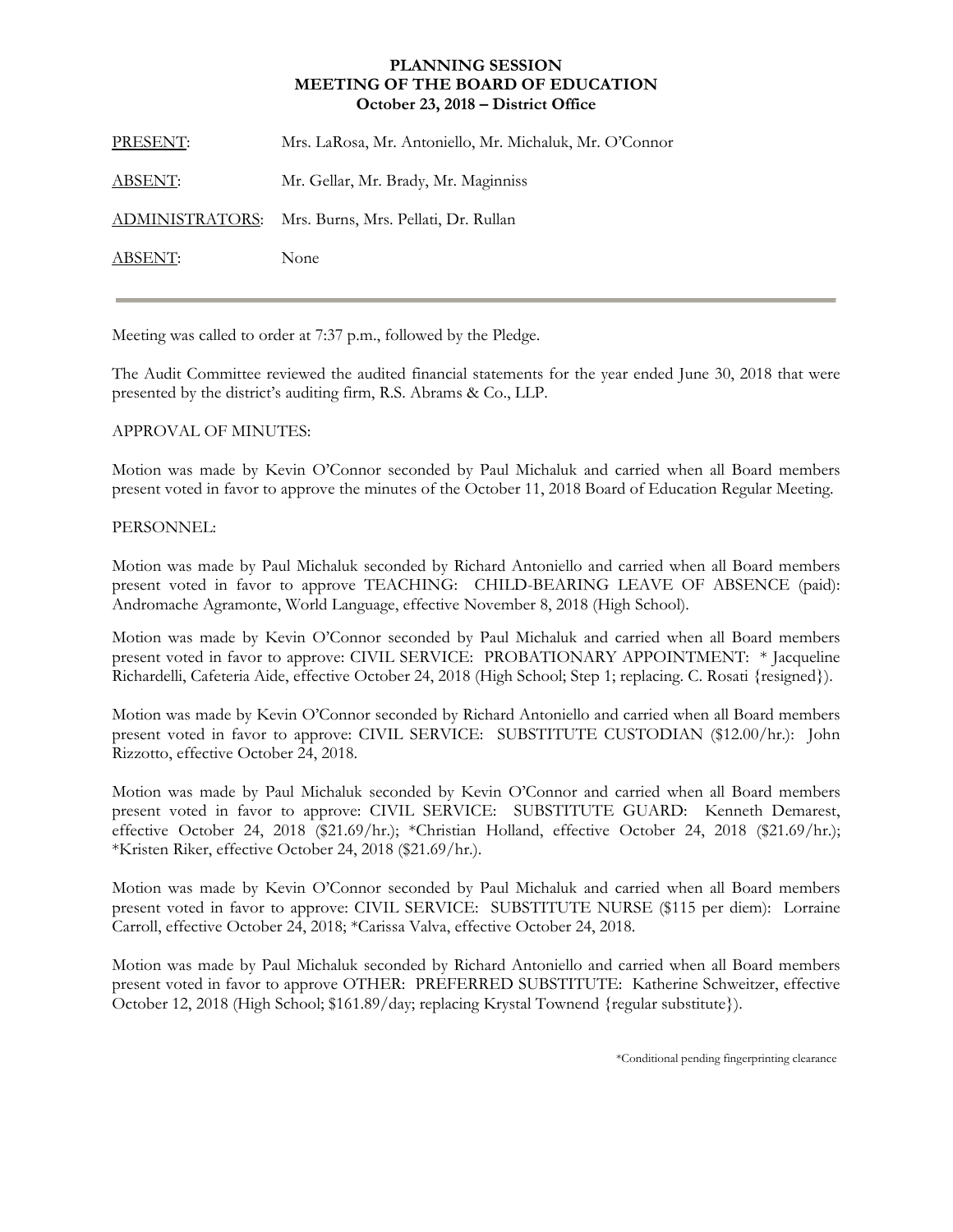Motion was made by Kevin O'Connor seconded by Paul Michaluk and carried when all Board members present voted in favor to approve OTHER: CLUBS/ADVISORS 2018-2019:

#### HIGH SCHOOL

S.A.D.D., Nancy Silvestrini

BEACH STREET MIDDLE SCHOOL Set Director, Shane O'Neill (replacing Justin DeMaio; approved at the October 11, 2018 BoE meeting).

## UDALL ROAD MIDDLE SCHOOL

Activities, Grade 6, Pamela Diorio Activities, Grades 7 & 8, Kristine Hagens Art Club, Gregory Ziems Chess Club, Catherine Dolan-Stefanak Costume Director, Shane O'Neill Current Events, Deborah Pulitano Drama Director, Justin DeMaio Drama Director, Shane O'Neill Fitness Club, Joanne Orehosky and Brian Cameron (shared) Health Club, Tricia Mileti Homework Club, Grade 6, Jeanette Merola Homework Club, Grades 7 and 8, Jeanette Merola International Club, Elena Iacobellis Mathletes, Grades 7 and 8, Lawrence Sciarrino Musical Director, Justin DeMaio National Junior Honor Society, Julia Cardo Peer Tutoring Club, Alyssa Urbach School Store, Anne Bean Science Olympiad, Grades 6, 7, 8, Kristine Hagens Student Council, Pamela Diorio Student Council, Kristine Hagens Yearbook, Alyssa Urbach Yearbook Photographer, Michael Taranto

## OQUENOCK ELEMENTARY

STEM Club, Diane Calderone

Motion was made by Kevin O'Connor seconded by Richard Antoniello and carried when all Board members present voted in favor to approve OTHER: INSTRUCTIONAL SWIM AND FAMILY SWIM PROGRAM 2018-2019: LIFEGUARDS: (\$12 per hour): Brett Powell.

Motion was made by Kevin O'Connor seconded by Paul Michaluk and carried when all Board members present voted in favor to approve OTHER: SUBSTITUTE TEACHER (\$115 per diem): \*Angelica Becerra, effective October 24, 2018.

Motion was made by Kevin O'Connor seconded by Paul Michaluk and carried when all Board members present voted in favor to approve Special Education Contracts 2018-2019: East Islip UFSD; Kings Park CSD.

Motion was made by Kevin O'Connor seconded by Richard Antoniello and carried when all Board members present voted in favor to approve Resolutions re: Funding for fiscal year ended June 30, 2018 from Unassigned Fund Balance; Receipt of Independent Auditor's Report for year ended June 30, 2018.